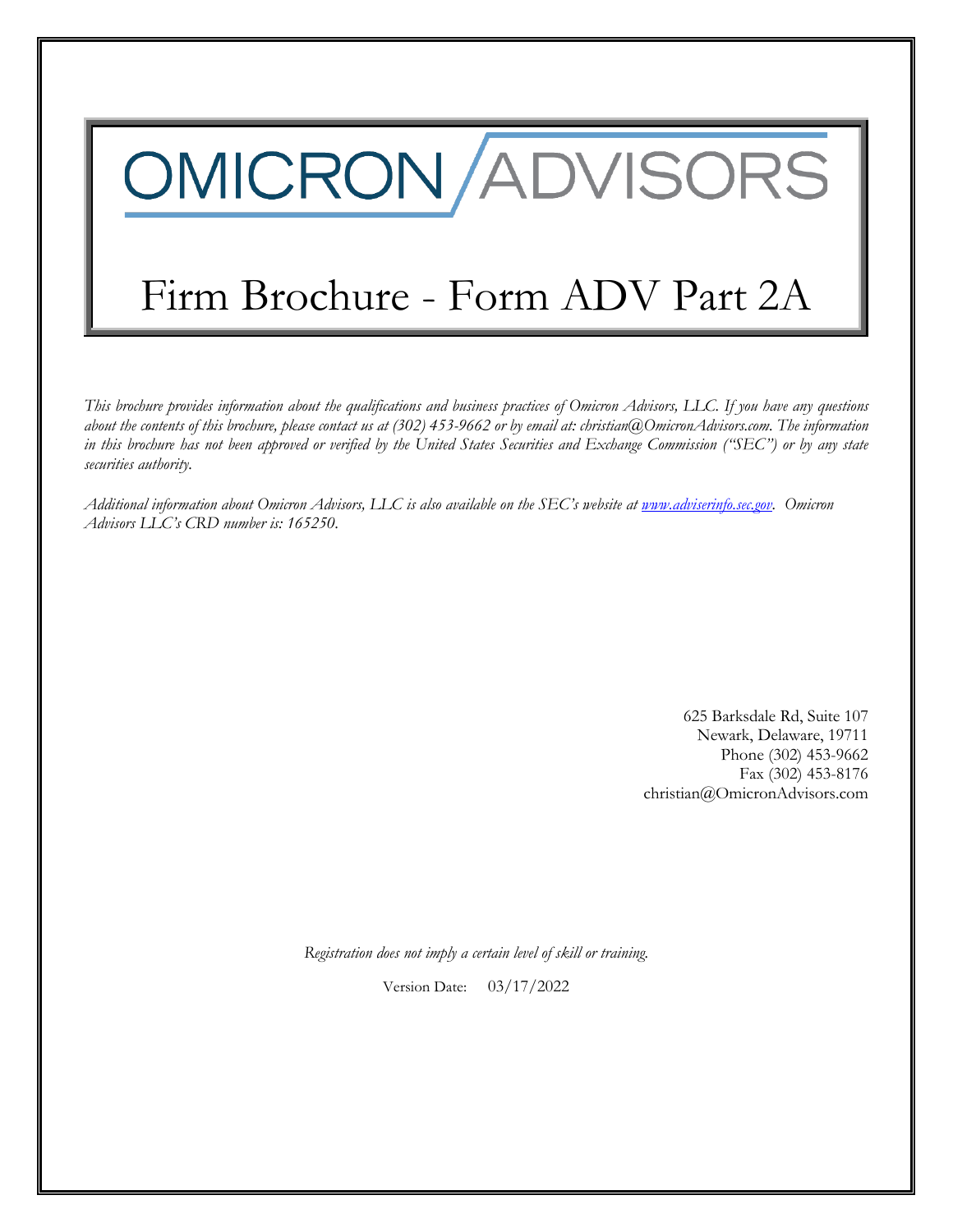# ITEM 2: MATERIAL CHANGES

## ANNUAL UPDATE

<span id="page-1-2"></span><span id="page-1-1"></span><span id="page-1-0"></span>The *Material Changes* section of this brochure will be updated annually when material changes occur since the previous release of the Omicron Advisors, LLC Brochure.

# MATERIAL CHANGES SINCE THE LAST UPDATE

Since the last annual update of this Brochure, effective March 26, 2021, Omicron Advisors, LLC reports the following material changes to its business : As of December 31, 2021, Omicron Advisors, LLC managed regulatory assets under management of \$111,231,558 on a discretionary basis. As such, Omicron Advisors, LLC is now eligible for federal registration, and with the filing of this brochure, is initiating its transition from state to federal registration. This change in registration has no impact on our day-to-day operations as we continue to provide investment advisory services to our clients as we have in the past.

This section of the Brochure addresses only "material changes" since our last annual delivery or posting on the regulator's public website. We will deliver a summary of all material changes to this Brochure within 120 days of our fiscal year-end or more often if necessary. You may request a copy of our current Brochure by contacting Ross Christian Burnam, Managing Member, at (302) 453-9662 or christian@OmicronAdvisors.com.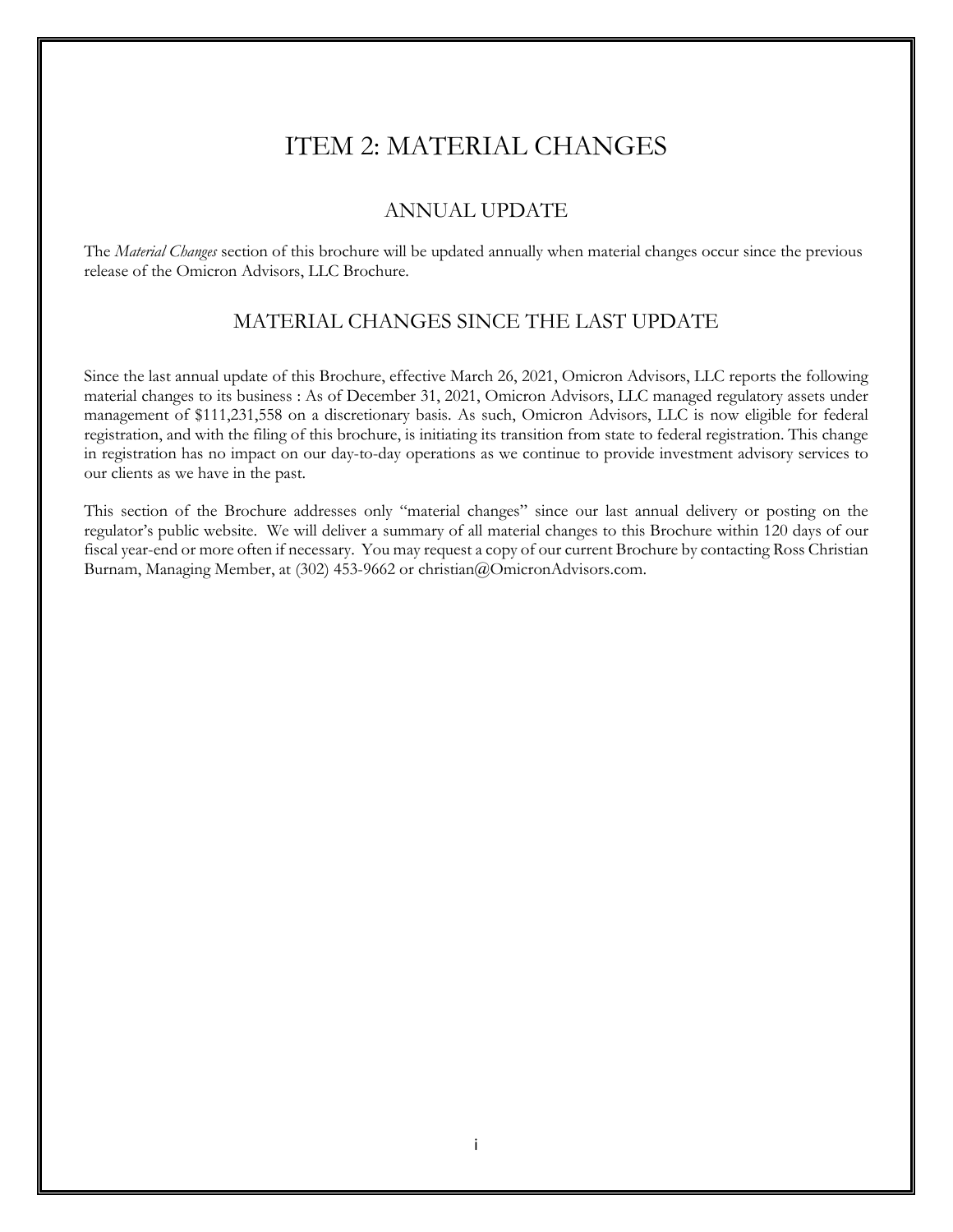# ITEM 3: TABLE OF CONTENTS

<span id="page-2-0"></span>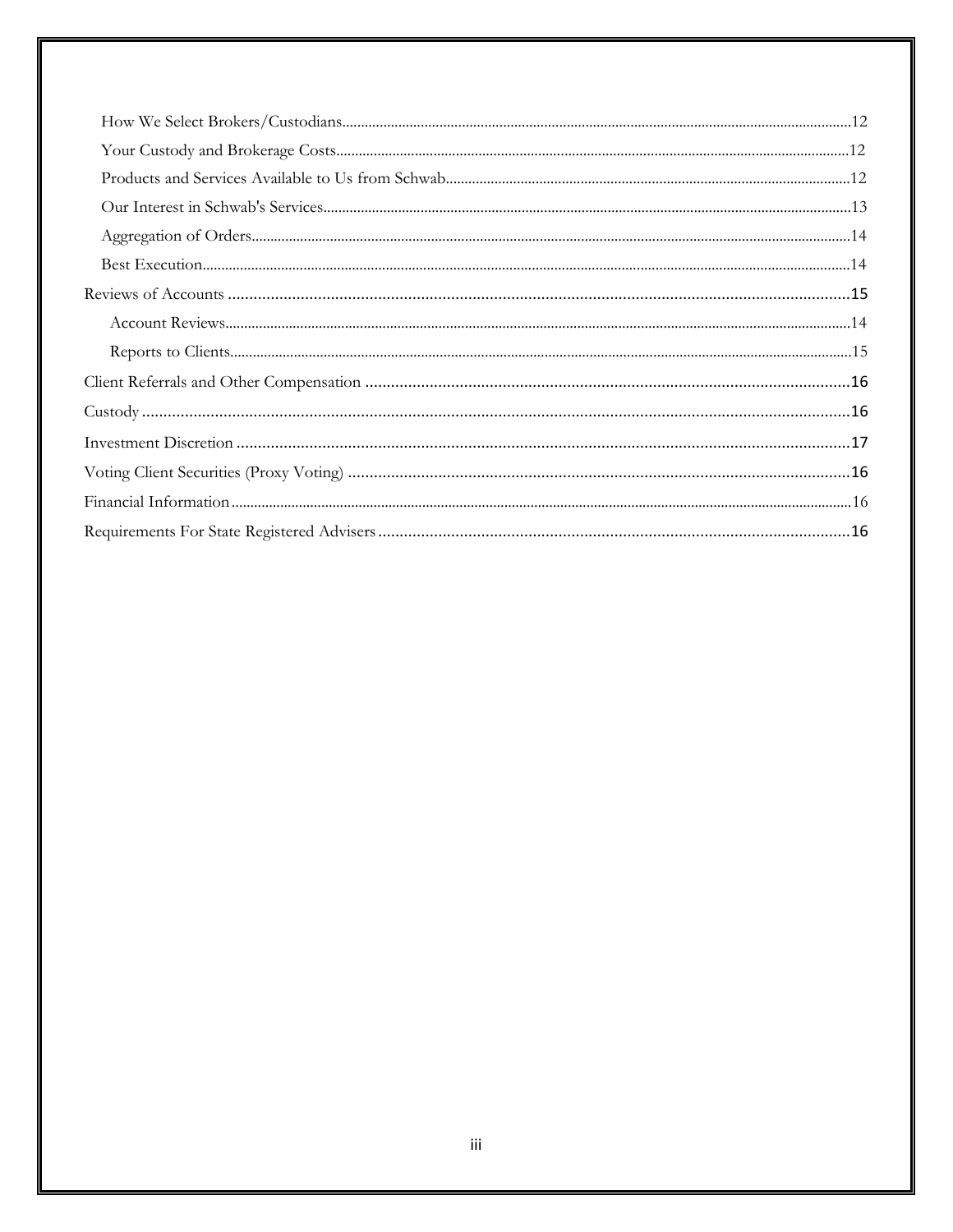# ITEM 4: ADVISORY BUSINESS

### <span id="page-4-1"></span><span id="page-4-0"></span>OMICRON DESCRIPTION

Omicron Advisors, LLC ("Omicron") is a limited liability company organized in the state of Delaware. The firm was formed in July of 2012, and the principal owners are Ross Christian Burnam and Ross Wilson Burnam. The firm was registered as an investment adviser in the state of Delaware in January of 2013, Pennsylvania in April of 2015, and Maryland in May of 2015.

As of December 31, 2021, Omicron managed regulatory assets under management of \$111,231,558 on a discretionary basis. As such, Omicron is now eligible for federal registration, and with the filing of this brochure, is initiating its transition from state to federal registration. This change in registration has no impact on our day-to-day operations as we continue to provide investment advisory services to our clients as we have in the past.

Omicron offers Investment Supervisory, Financial Planning, and Pension Consulting services. Omicron begins both its Investment Supervisory and its Financial Planning services by assisting clients to complete a comprehensive client profile (the "Client Profile") which is designed to define client goals and objectives, and to assess a client's current situation (including but not limited to income, assets and net worth).

Our Investment Supervisory services are tailored to each client based on the information provided in the Client Profile. We work with each client to develop an appropriate Investment Policy Statement ("IPS"), which dictates the design, implementation, and monitoring of the client's investment portfolio. The IPS is a living document that is adjusted based on changes to each client's unique situation.

Omicron follows academic-based research over traditional investment methods, as detailed in the *Investment Supervisory Services and Methods of Analysis* sections of this document.

As noted above, our Financial Planning services begin with the completion of the Client Profile. Using the Client Profile, we create an individualized Financial Plan that generally encompasses all aspects of the client's financial life, including cash flow, debts, education funding, investments, insurance, taxes, retirement and estate planning.

For our Pension Consulting Services, Omicron meets with business owners seeking to establish retirement plans as well as sponsors and trustees of existing qualified plans. These plan assets may be custodied at Schwab or another custodian chosen by the client. We help clients determine their level of need, from basic education to investment selection and employee communications. Where appropriate, we assist clients in obtaining a specialist in new plan design or administration, or work with their existing provider in whatever capacity is appropriate. Terms of service are disclosed through a separate Service Agreement.

## <span id="page-4-2"></span>TYPES OF ADVISORY SERVICES

Omicron offers the following services to our clients: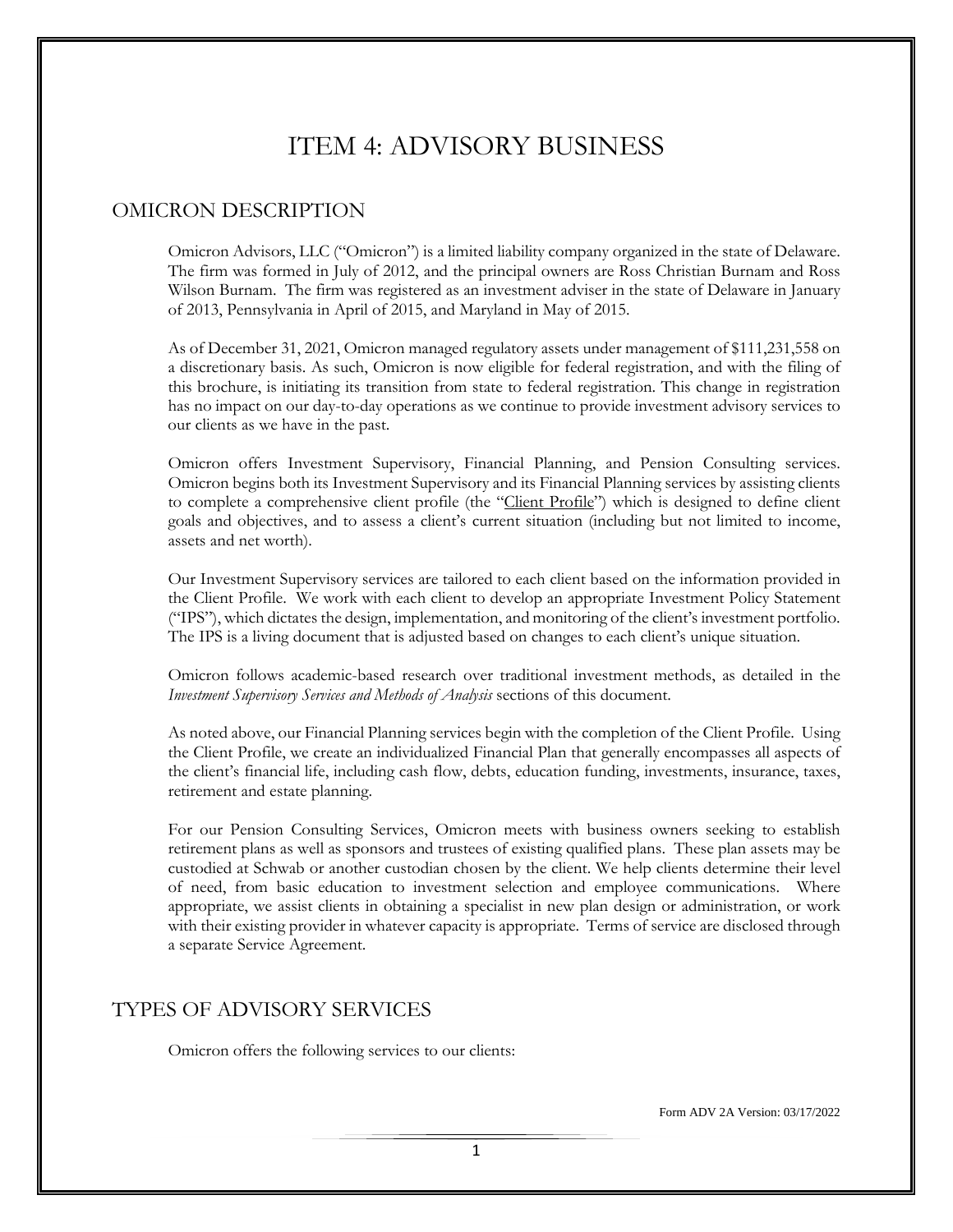# INVESTMENT SUPERVISORY SERVICES

Omicron provides investment supervisory services, also known as investment management services ("Investment Management Services"). This means that Omicron provides its clients with regular and continuous investment advice which is particularly tailored to that client's investment needs.

The investment advisory services that Omicron provides may include the following:

- Reviewing your investment objectives and goals as identified to Omicron by you (or as identified by Omicron).
- Suggesting specific investment strategies.
- Evaluating and researching certain mutual funds, exchange traded funds ("ETFs"), and other securities.
- Allocating and reallocating assets among different investments.
- Reporting and reviewing the performance of certain mutual funds, ETFs and other securities.

Omicron's Investment Supervisory Services are driven by academic-based research rather than the traditional investment method of trying to pick "winners," resulting in a bias towards passive strategies. We believe diversification to be the crux of successful long-term investing, allowing exposure to a variety of asset classes that carry differing levels of risk and return. Nobel Prize winning concepts from the world of academia, such as Modern Portfolio Theory ("MPT") and the Efficient Market Hypothesis ("EMH") offer the basis for the design of an appropriate Investment Policy Statement ("IPS"). These concepts are further explored in the *Methods of Analysis and Investment Strategies* sections of this Brochure.

Omicron generally limits its investment supervisory services to mutual funds and ETFs. However, Omicron may on occasion utilize other types of securities when Omicron deems it appropriate. Furthermore, when a client transfers marketable securities into an account managed by Omicron, such securities may include single security equities and/or fixed-income instruments. Omicron will collaborate with each such client to restructure the portfolio over time to minimize taxable gains, where applicable. A client may put reasonable restrictions on the types of securities to be bought and sold in his or her account. However, Omicron may determine that it cannot accept a particular requested restriction, in its sole discretion.

#### FINANCIAL PLANNING

Omicron provides financial planning services, which often include a comprehensive evaluation of a client's current and future financial state by using currently known variables to seek to predict future cash flows, asset values and withdrawal plans. Through the financial planning process, client questions, information and analysis are considered as they impact and are impacted by the financial and life situation of the client. Clients purchasing this service receive a report that provides the client with a detailed financial plan designed to assist the client in achieving his or her financial goals and objectives. Financial plans and financial planning may include one or more of the following: investment planning, life insurance; tax concerns; retirement planning; college planning; and debt/credit planning.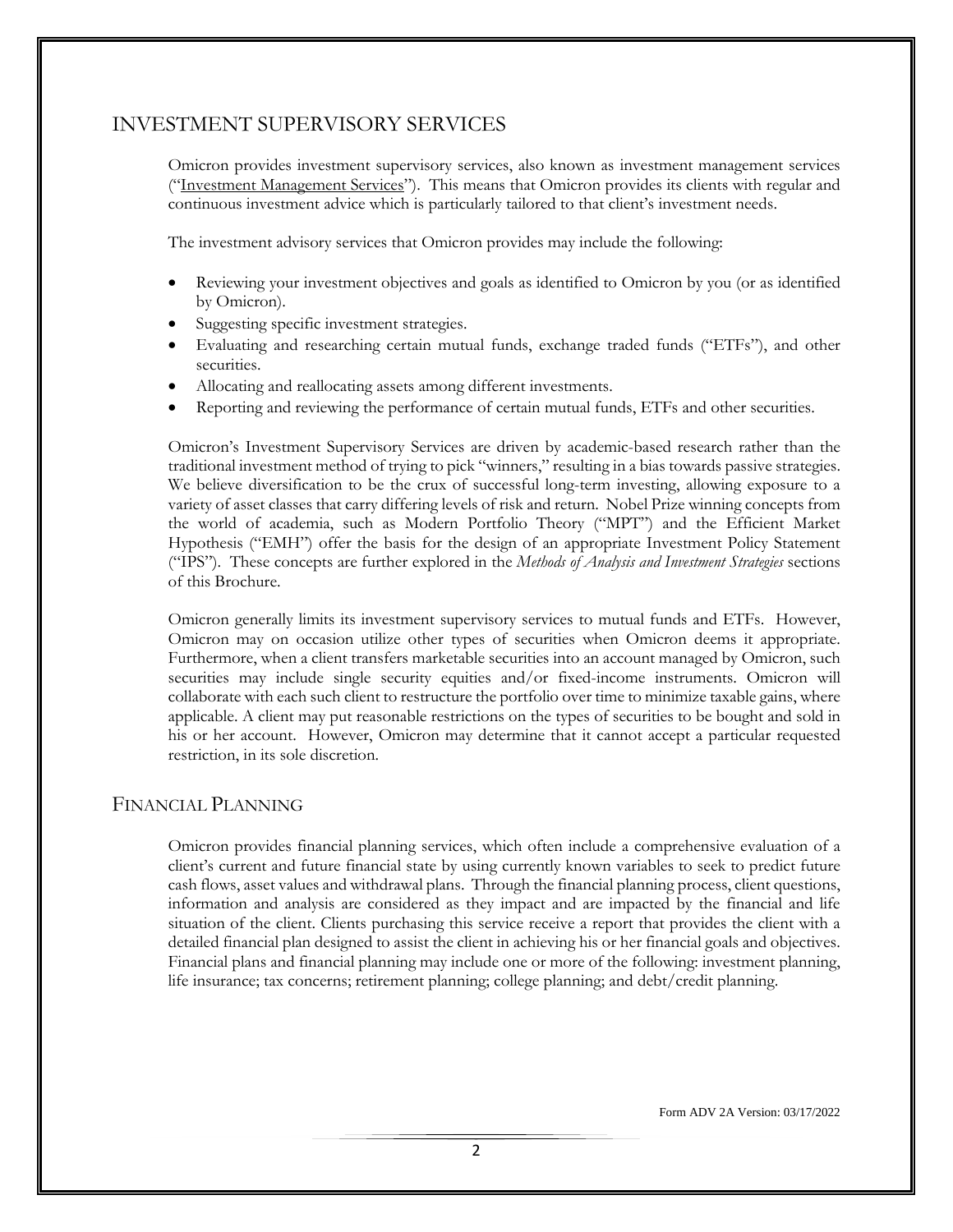### PENSION CONSULTING SERVICES

Omicron also provides several advisory services separately or in combination with respect to pension plans. Our Pension Consulting Services are generally comprised of three distinct services. Clients may choose to use any or all of these services.

#### *Investment Policy Statement (IPS) Preparation:*

Omicron meets with the client, preferably in person, to determine an appropriate investment strategy that reflects the plan sponsor's stated investment objectives for management of the overall plan. Omicron then prepares a written IPS detailing those needs and goals, including an encompassing policy under which these goals are to be achieved. The IPS also lists the criteria for selection of investment vehicles as well as the procedures and timing interval for monitoring of investment performance.

#### *Selection of Investment Vehicles:*

Omicron assists plan sponsors in constructing appropriate asset allocation models. Omicron will then review various mutual funds to determine which investments are appropriate to implement the client's IPS. The number of investments to be recommended is determined by the client, based on the IPS.

#### *Employee Communications:*

Omicron may also provide educational support and investment workshops designed for the plan participants. The nature of the topics to be covered is determined by Omicron and the client under the guidelines established in Employee Retirement Income Security Act ("ERISA") Section 404(c). The educational support and investment workshops will NOT provide plan participants with individualized, tailored investment advice or individualized, tailored asset allocation recommendations.

# <span id="page-6-0"></span>RETIREMENT ACCOUNT ROLLOVERS

Omicron may work with clients to facilitate retirement account rollovers. A client or prospective client leaving an employer typically has four options regarding an existing retirement plan (and may engage in a combination of these options): (i) leave the money in the former employer's plan, if permitted, (ii) roll over the assets to the new employer's plan, if one is available and rollovers are permitted, (iii) roll over to an Individual Retirement Account ("IRA"), or (iv) cash out the account value (which could, depending upon the client's age, result in adverse tax consequences). If Omicron recommends that a client roll over their retirement plan assets into an account to be managed by Omicron, such a recommendation creates a conflict of interest if Omicron will earn an advisory fee on the rolled over assets. No client is under any obligation to rollover retirement plan assets to an account managed by Omicron, and as with every recommendation we make, the best interests of our clients are placed first and foremost. We are available to address any questions that a client or prospective client may have regarding the potential for conflicts of interest presented by any rollover recommendations.

# AMOUNTS UNDER MANAGEMENT

<span id="page-6-1"></span>As of December 31, 2021, Omicron had discretionary assets under of management of \$111,231,558.

## CLIENT AGREEMENTS

Each client relationship is defined in either an investment management agreement or pension, pension consulting or financial planning agreement between the client and Omicron. Each of the agreements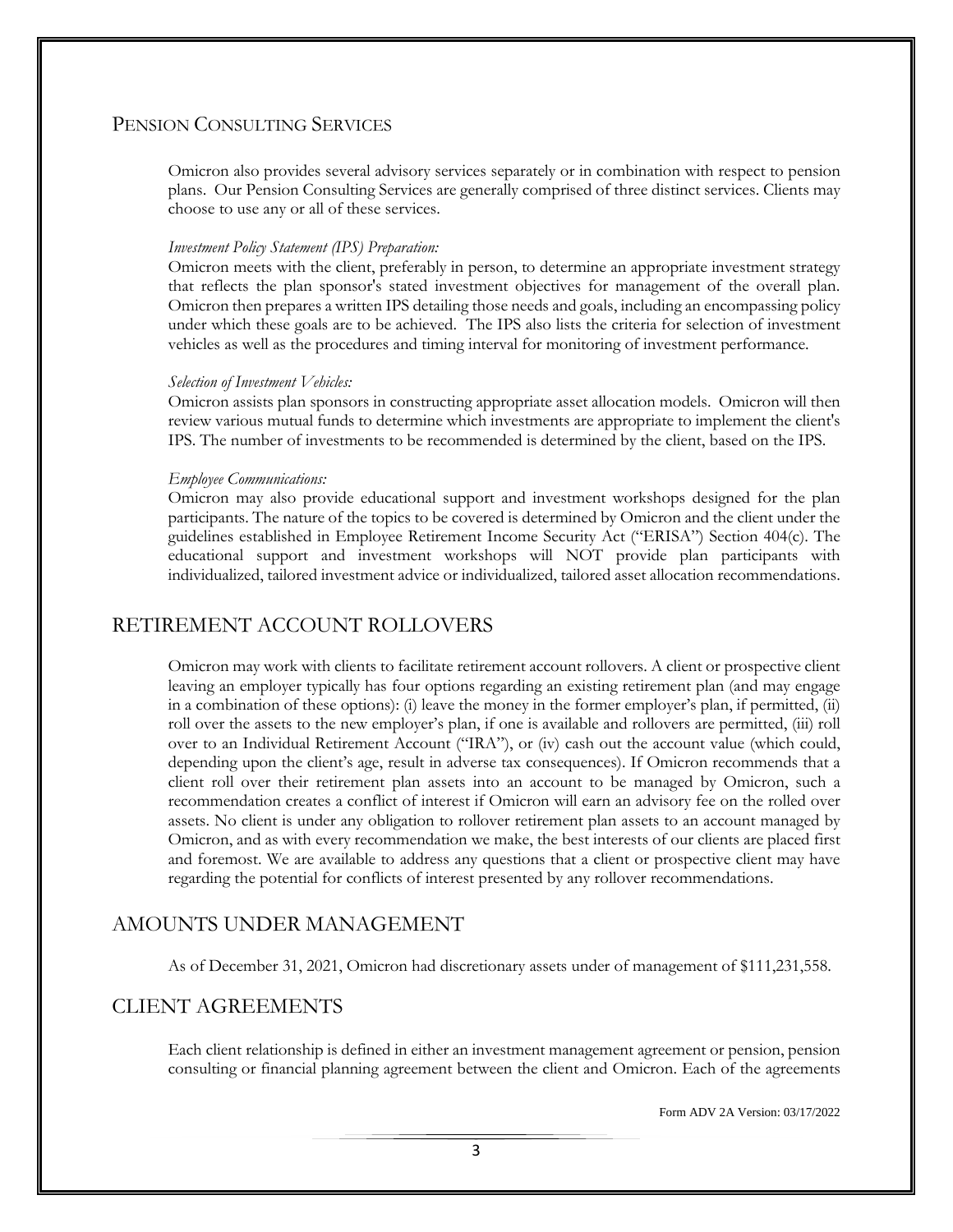is referred to as a "Client Agreement". Each Client Agreement sets forth the rights and responsibilities of the client and Omicron, including the fees to be paid to Omicron.

Client Agreements may not be assigned without client consent. Transactions that do not result in a change of actual control or management of Omicron shall not be considered an assignment by Omicron.

#### TERMINATION OF CLIENT AGREEMENT

A client may cancel their Client Agreement within five (5) business days of execution of the Client Agreement without penalty. Client Agreements may be terminated upon thirty (30) days' notice to the other party.

Upon termination of a Client Agreement, Omicron will refund any unearned portion of an advance payment (or may seek payment for work performed for payments in arrears), and Omicron will be responsible for liquidating and/or transferring the portfolio securities and remitting the proceeds. Absent standing instructions, Omicron will await instructions from the client as to what steps are necessary to liquidate and/or transfer the portfolio securities and remit the proceeds. When Omicron receives instructions from the client, Omicron will notify the client's custodian, broker-dealer and others to liquidate all or a portion of the portfolio.

# <span id="page-7-0"></span>ITEM 5: FEES AND COMPENSATION

#### <span id="page-7-1"></span>FEE SCHEDULE

#### INVESTMENT SUPERVISORY SERVICES FEES

Each client pays Omicron a fee for its investment supervisory services (Advisory Fee), which is payable quarterly in advance. The Advisory Fee will either be (i) a percentage of the market value of all Assets in the Account on the last trading day of the applicable calendar quarter or (ii) a fixed fee.

Omicron's tiered Advisory Fee schedule is as follows:

| Assets under Management    | <b>Base Fee</b> |
|----------------------------|-----------------|
| $$0 - $100,000$            | 1.50%           |
| $$100,001 - $250,000$      | $1.40\%$        |
| $$250,001 - $500,000$      | $1.30\%$        |
| $$500,001 - $750,000$      | $1.20\%$        |
| $$750,001 - $1,000,000$    | 1.10%           |
| $$1,000,001 - $2$ million  | $1.00\%$        |
| $$2,000,001 - $4$ million  | $0.90\%$        |
| $$4,000,001 - $6$ million  | 0.75%           |
| $$6,000,001 - $10$ million | 0.60%           |
| $$10,000,001 +$            | 0.40%           |

OR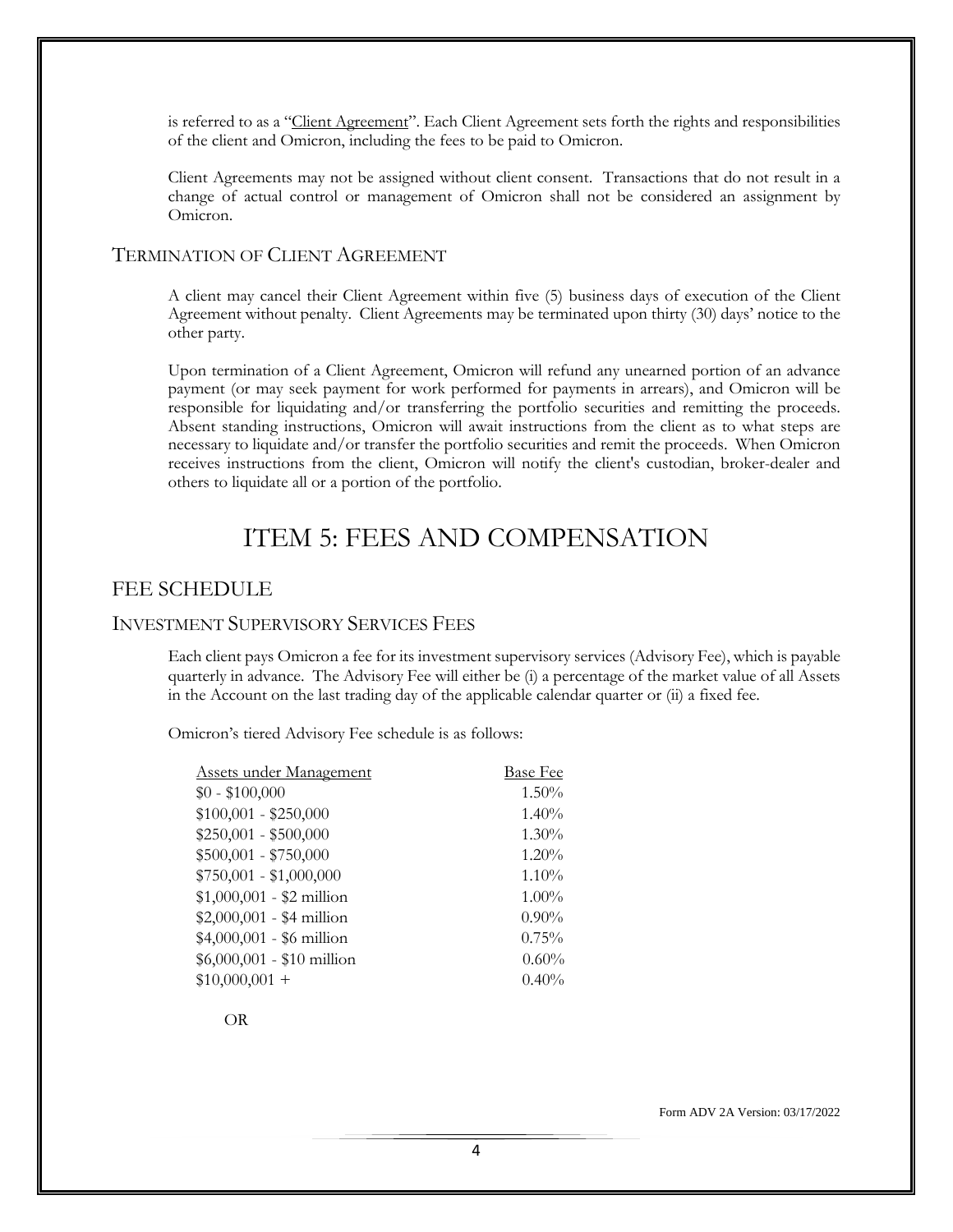Fixed Fee: These fees are negotiable depending upon the needs of the client and complexity of the situation. Clients may pay a negotiated fixed fee which would not exceed 2.00% of assets or \$100,000 per annum.

The standard fee structures, above, may be negotiated. In addition, Omicron, in its sole discretion, may charge a lower or discounted Advisory Fee based upon certain criteria (e.g., historical relationship, type of assets, anticipated future earning capacity, anticipated future additional assets, dollar amounts of assets to be managed, related accounts, account composition, negotiations with clients, etc.).

#### FINANCIAL PLANNING FEES

#### FIXED FEES

These fees on average range from \$2,500-\$10,000 annually, depending on the complexity of the situation and the needs of the client. These costs will be agreed to in advance but will generally not exceed \$30,000.

#### HOURLY FEES

Depending upon the complexity of the situation and the needs of the client, the hourly fee for these services will not exceed \$350.

#### PENSION CONSULTING FEES

These fees are negotiable depending upon the needs of the client and complexity of the situation. A fee equal to no more than 2% of assets can be charged or clients may pay a negotiated fixed fee which would not exceed 2% of assets.

#### **GENERAL**

All fees are agreed upon prior to entering into the Client Agreement with a client.

#### <span id="page-8-0"></span>PAYMENT OF FEES

#### PAYMENT OF INVESTMENT SUPERVISORY FEES

Clients may select the method in which they are billed. Advisory fees may either be (a) withdrawn directly from the client's accounts with client written authorization or (b) invoiced and billed directly to the client. Clients make their payment election on the Client Agreement.

Fees are paid quarterly in advance. Advisory fees are prorated for any new accounts opened during a calendar quarter.

#### PAYMENT OF FINANCIAL PLANNING FEES

The client will either be (a) separately billed for the fees incurred or (b) directly debited from client accounts with client written authorization. Clients make their payment election on the Client Agreement.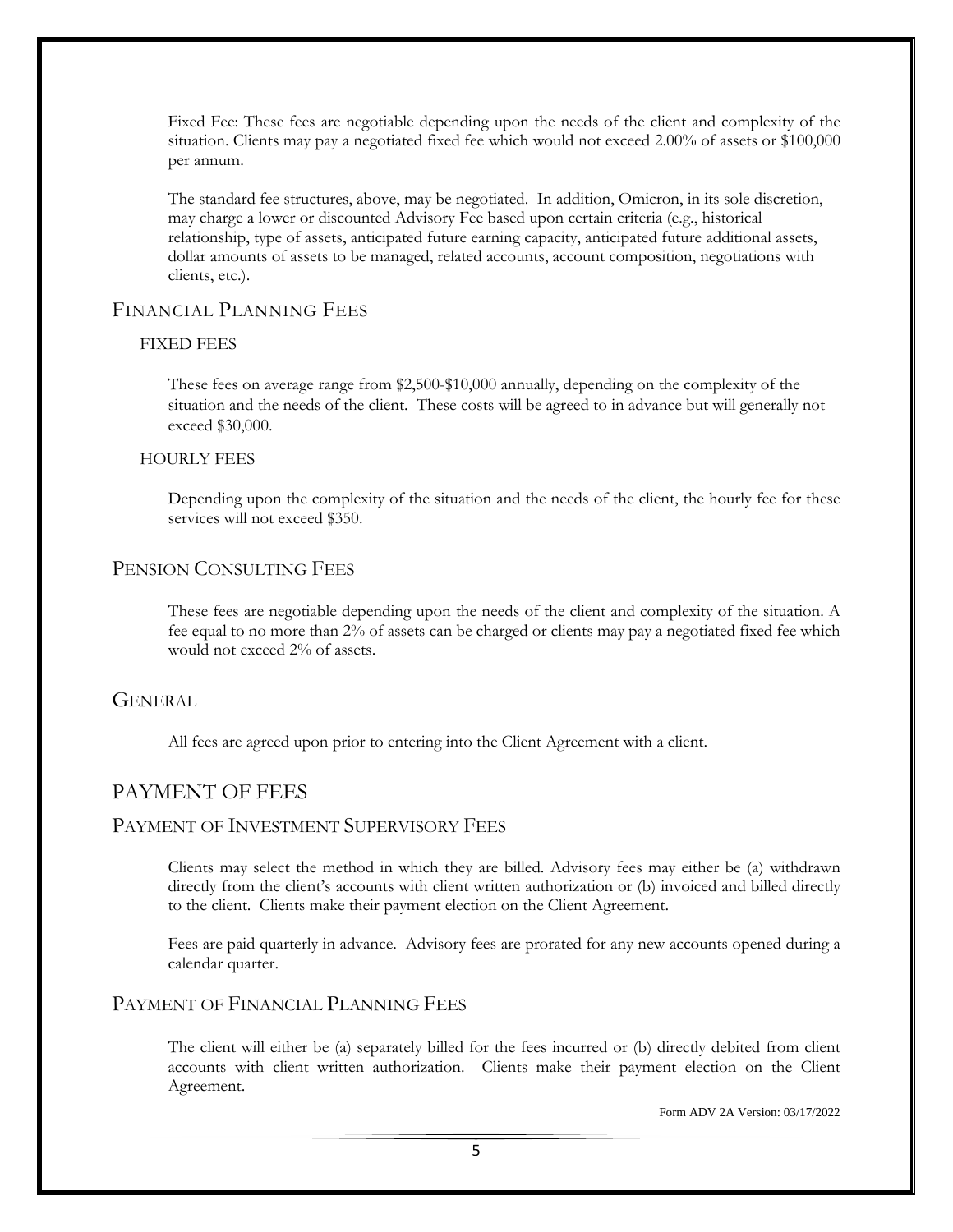Fees are generally paid in arrears. In which case, any balance is due upon Omicron's completion of the plan.

If payment is made in advance, it will never be payable more than six months in advance. Payment of Pension Consulting Fees

Fees are paid quarterly in arrears and either (a) the client will be separately billed for the fees incurred or (b) the fee will be directly debited from client accounts with written client authorization. Clients make their payment election on the Client Agreement.

# <span id="page-9-0"></span>CLIENTS ARE RESPONSIBLE FOR THIRD PARTY FEES

Clients are responsible for the payment of all third-party fees (i.e. custodian fees, brokerage fees, mutual fund fees, transaction fees, interest on margin borrowing, etc.). Those fees are separate and distinct from the fees and expenses charged by Omicron.

To the extent your assets are invested in mutual funds, ETFs or other pooled investment vehicles, in addition to the Omicron advisory fee, you will incur the internal management and operating fees and expenses, which may include 12b-1 fees, mutual fund management fees, and other fees and expenses that may be assessed by the investment vehicle's sponsor, custodian, adviser, or other service providers. Such fees are *not* included in Omicron's advisory fee. Further information regarding charges and fees assessed may be found in the appropriate prospectus, and/or annual report and/or custodial agreement. You may be able to pay lower fees and expenses by investing directly in those investment vehicles. Please see the *Brokerage Practices* section of this document for more information about transaction fees and expenses.

# <span id="page-9-1"></span>PREPAYMENT/REFUND OF FEES

As noted above, depending on the type of advisory program, Omicron may collect fees in advance and/or in arrears.

Fees that are collected in advance will be refunded based on the prorated amount of work completed at the point of termination and the total days during the billing period. Refunded fees will be sent to the client (which may be accomplished via a deposit into the client's account) within fourteen days. The fee refunded will be the balance of the fees collected in advance minus the daily rate\* times the number of days in the quarter up to and including the day of termination. (\*The daily rate is calculated by dividing the quarterly fee by the number of days in the termination quarter).

Fees that are collected in arrears are due and payable either at the end of the calendar quarter or when the plan is completed, as relevant.

## USE OF MARGIN

In certain circumstances, Omicron may use margin in client accounts when deemed appropriate to the client's circumstances. The degree to which margin may be used, if at all, is established in consultation with the client. The use of margin will result in a client paying additional fees for securities bought on margin. When clients pay a fee based on the assets under management versus the net value of an account, they will pay additional fees for securities bought on margin. In this regard, Omicron has a conflict of interest when securities are bought on margin because this will increase advisory fees.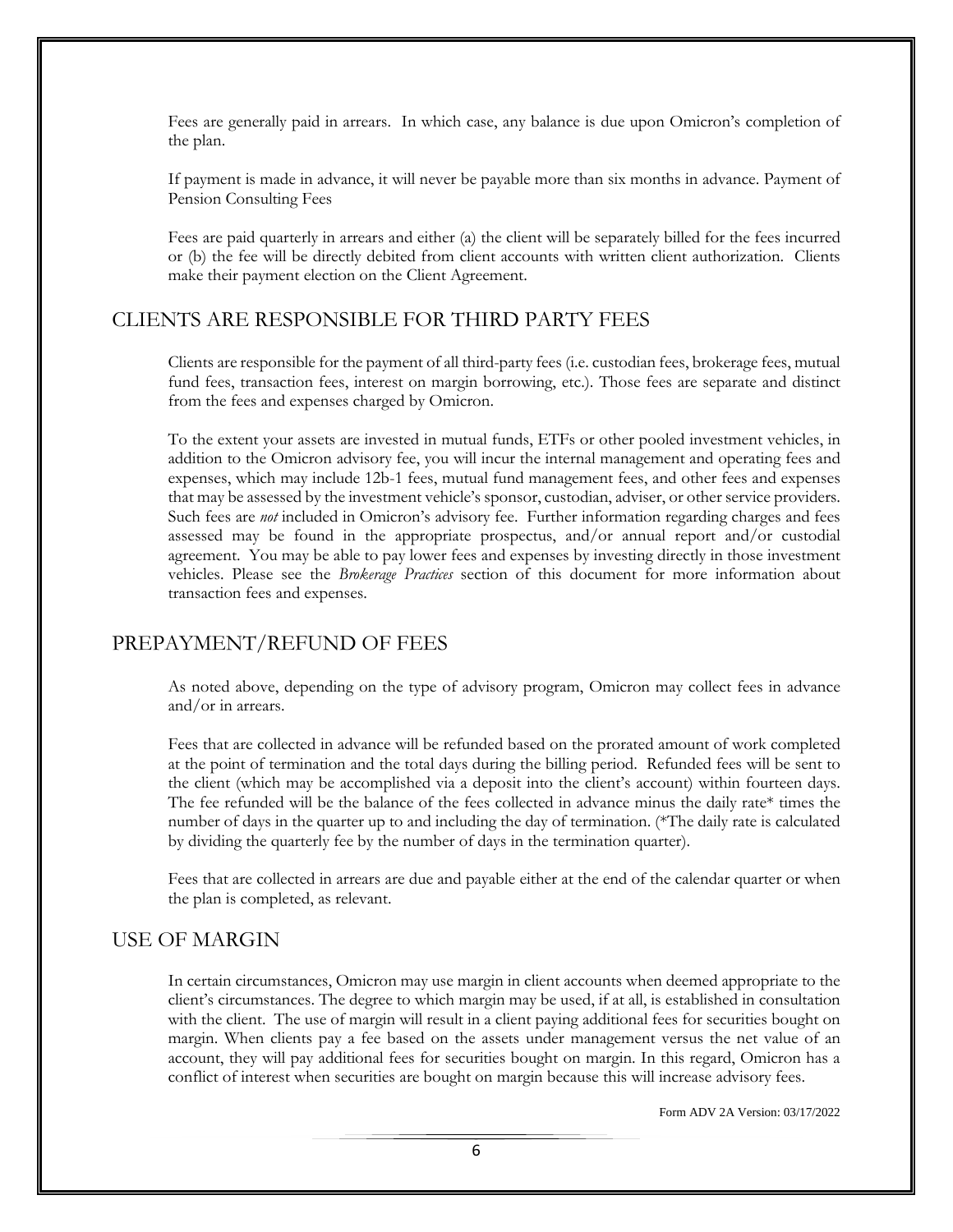## TREATMENT OF CASH BALANCES

Omicron considers cash to be an asset class. Cash held in the client's investment accounts is typically swept into the money market fund accounts or money market bank accounts at the client's custodian. During periodic portfolio reviews, Omicron will generally discuss upcoming cash flow needs with each client and seek to plan accordingly to meet those needs. Omicron includes cash and cash equivalents in the calculation of assets under management and fees unless the client has negotiated a special arrangement for a specific cash balance. During periods of exceedingly low short-term interest rates, client fees paid on cash balances will exceed money market yields.

# <span id="page-10-0"></span>ITEM 6: PERFORMANCE-BASED FEES AND SIDE-BY-SIDE MANAGEMENT

<span id="page-10-1"></span>Omicron does not enter into performance-based fee arrangements with its clients. Therefore this section is inapplicable to Omicron.

# ITEM 7: TYPES OF CLIENTS

Omicron generally provides investment advice and/or management supervisory services to the following types of clients:

- Individuals
- High-Net-Worth Individuals
- Partnership and Trust Accounts
- Pension and Profit-Sharing Plans
- Non-profit Accounts

<span id="page-10-2"></span>Omicron does not impose account minimums.

# ITEM 8: METHODS OF ANALYSIS, INVESTMENT STRATEGIES, AND RISK OF INVESTMENT LOSS

# <span id="page-10-3"></span>METHODS OF ANALYSIS AND INVESTMENT STRATEGIES

#### METHODS OF ANALYSIS

Omicron's belief in the principle of diversification is derived from the Nobel Prize winning concept of Modern Portfolio Theory ("MPT"). Although past performance does not guarantee future results, research has demonstrated that investment returns have historically been strongly correlated with the level of risk of an investment. The concept of MPT shows that investments should not be evaluated based on their individual level of risk, but rather on the impact that risk will have on a portfolio as a whole. Through exposure into various asset classes, a client's portfolio can have exposure to riskier investments while still maintaining an appropriate risk level for the portfolio as a whole. We design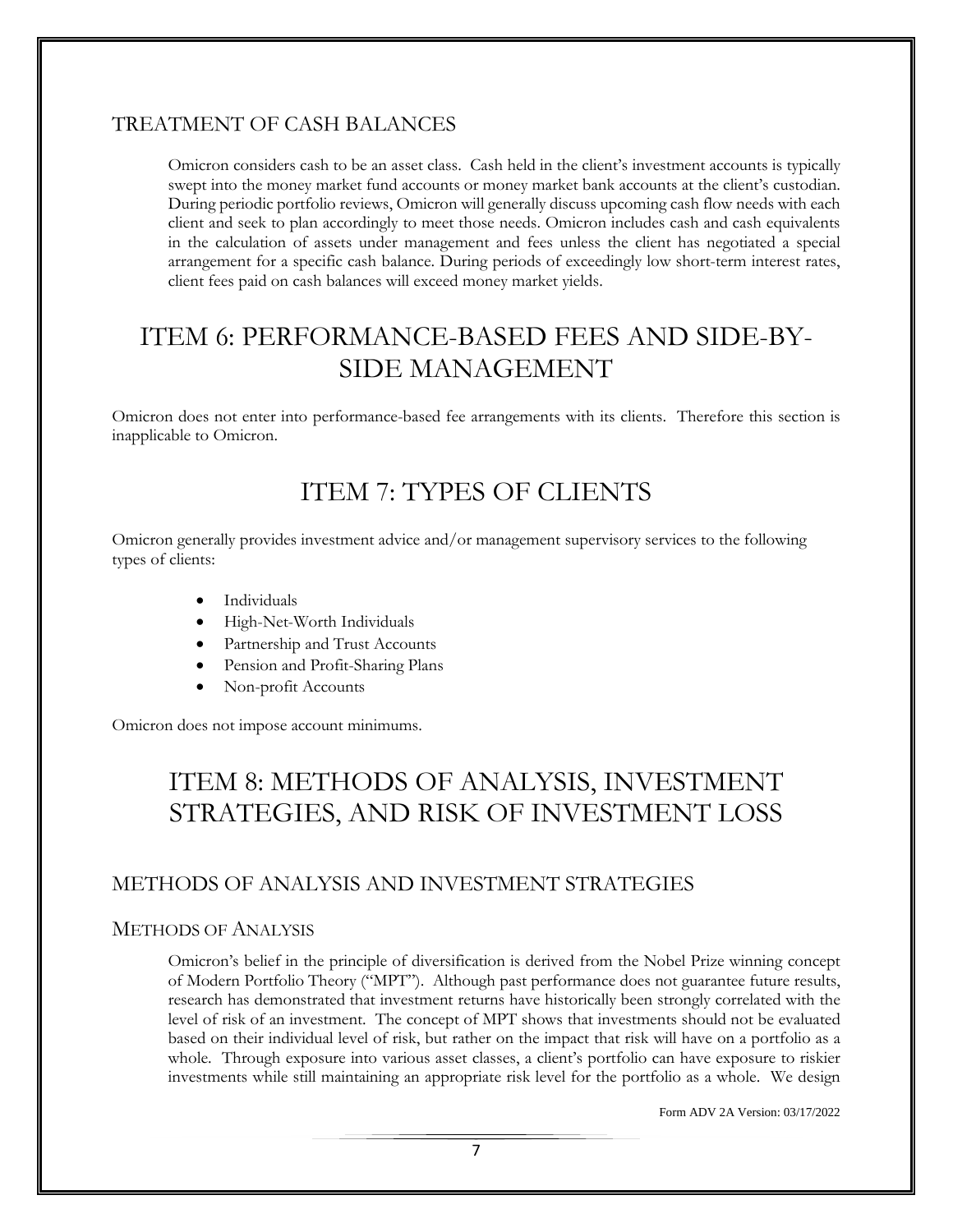investment strategies based on the risk profile and other information found in the Client Profile to seek to tailor portfolios to an acceptable level of risk.

#### INVESTMENT STRATEGIES

Omicron primarily uses Exchange-Traded Funds ("ETFs") and mutual funds to design an investment strategy to match a client's risk profile and investment objectives. Each investment strategy is designed to enable a client to capture broad market forces while seeking to reduce the uncompensated risk associated with investing in individual securities. We generally favor passive investment strategies over active management for long-term investing, based on the Nobel Prize winning concept of the Efficient Market Hypothesis ("EMH"). EMH theorizes that over the long term, market prices are driven to fair value by reflecting the expectations, human behavior, and available information; pricing errors may occur, but investors and managers have a difficult time consistently exploiting these errors. This concept stands in opposition to the traditional or active manager strategy of attempting to take advantage of pricing errors, time the markets, or predict the future.

## <span id="page-11-0"></span>MATERIAL RISKS INVOLVED

#### **Investing in securities involves a risk of loss that you, as a client, should be prepared to bear.**

#### METHODS OF ANALYSIS

Omicron provides investment advice based on its analytical abilities. There is no assurance that investment advice provided will be successful. Subjective decisions made by Omicron may cause a client to incur losses or miss profit opportunities. There is a risk that Omicron's expectation of the correlation between risk and return is incorrect. For example, high volatility may fail to provide better results.

#### INVESTMENT STRATEGIES

Omicron's strategies of using ETFs and mutual funds may yield different results than Omicron anticipates which could cause a client to incur losses or miss profit opportunities.

#### GENERAL RISKS

Investing in securities involves risk of loss that clients should be prepared to bear. Omicron's investment approach constantly keeps the risk of loss in mind and Omicron attempts to mitigate portfolio risk primarily through diversification and asset allocation.

The following is not meant to be a complete description of risks.

- Market Risk: The price of any security, including ETFs, equities, bonds or mutual funds may drop in reaction to tangible and intangible events and conditions. This type of risk is caused by external factors independent of a security's particular underlying circumstances. For example, political, economic and social conditions may trigger market events.
- Liquidity Risk: Liquidity is the ability to readily convert an investment, including ETFs, into cash. Generally, assets are more liquid if many traders are interested in a standardized product. For example, Treasury Bills are highly liquid, while real estate properties are not.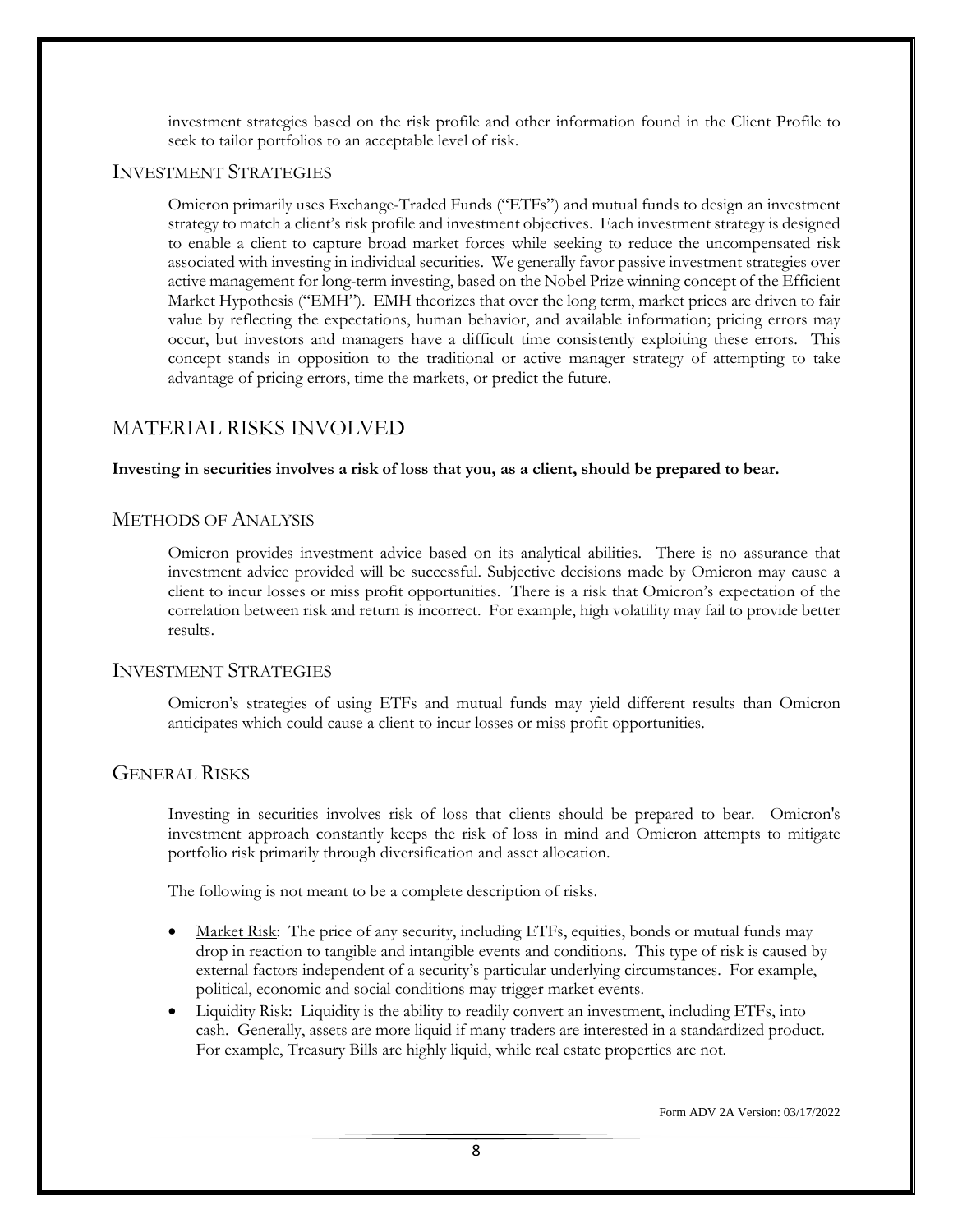- Interest-Rate Risk: Fluctuations in interest rates may cause investment prices to fluctuate. For example, when interest rates rise, yields on existing bonds become less attractive, causing their market values to decline.
- Reinvestment Risk: This is the risk that future proceeds from investments may have to be reinvested at a potentially lower rate of return (i.e. interest rate). This primarily relates to bonds.
- Call Risk: Bonds that are callable carry an additional risk because they may be called prior to maturity depending on current interest rates thereby increasing the likelihood that reinvestment risk may be realized.
- Credit Risk: The price of a bond depends on the issuer's credit rating, or perceived ability to pay its debt obligations. Consequently, increases in an issuer's credit risk may negatively impact the value of a bond investment.
- Inflation Risk: When inflation is present, a dollar today will not buy as much as a dollar next year, because purchasing power is eroding at the rate of inflation.
- Speculation Risk: The commodities markets are populated by traders whose primary interest is in making short-term profits by speculating whether the price of a security will go up or go down. The speculative actions of these traders may increase market volatility that could drive down the prices of commodities.
- Geopolitical Risk: The world's natural resources are located in various continents and the jurisdiction over those commodities lies with sovereign governments, international companies, and many other entities. Disagreements over licensing agreements, tax structures, environmental concerns, employment of indigenous workers, and access to technology could negatively impact the price of commodities. Additionally, international disagreements over the control of natural resources could negatively impact the price of commodities.
- Currency Risk: Overseas investments are subject to fluctuations in the value of the dollar against the currency of the investment's originating country. This is also referred to as exchange rate risk.
- Foreign Market Risk: The securities markets of many foreign countries, including emerging countries, have substantially less trading volume than the securities markets of the United States, and securities of some foreign companies are less liquid and more volatile than securities of comparable United States companies. As a result, foreign securities markets may be subject to greater influence by adverse events generally affecting the market, by large investors' trading significant blocks of securities, or by large dispositions of securities, than as it is in the United States. The limited liquidity of some foreign markets may affect Omicron's ability to acquire or dispose of securities at a price and time it believes is advisable. Further, many foreign governments are less stable than that of the United States. There can be no assurance that any significant, sustained instability would not increase the risks of investing in the securities markets of certain countries.
- Counterparty and Broker Credit Risk: Certain assets will be exposed to the credit risk of the counterparties when engaging in exchange-traded or off-exchange transactions. There may be a risk of loss of assets on deposit with or in the custody of a broker in the event of the broker's bankruptcy, the bankruptcy of any clearing broker through which the broker executes and clears transactions, or the bankruptcy of an exchange clearinghouse.
- Personnel Risk: Omicron is heavily dependent on the activities, judgment and availability of Messrs. Ross and Christian Burnam, each of whom are key to performing certain critical functions relating to Omicron's daily operations. In the event of the death or permanent disability of Mr. Ross Burnam or Mr. Christian Burnam, Omicron's operations may be materially disrupted until a suitable successor is found.
- Leverage Risk: Omicron may on occasion recommend use of leverage as part of a client's investment strategies, which may expose the client's account to great risk. If leverage is used and the investment moves against the position recommended, the client's loss may be much greater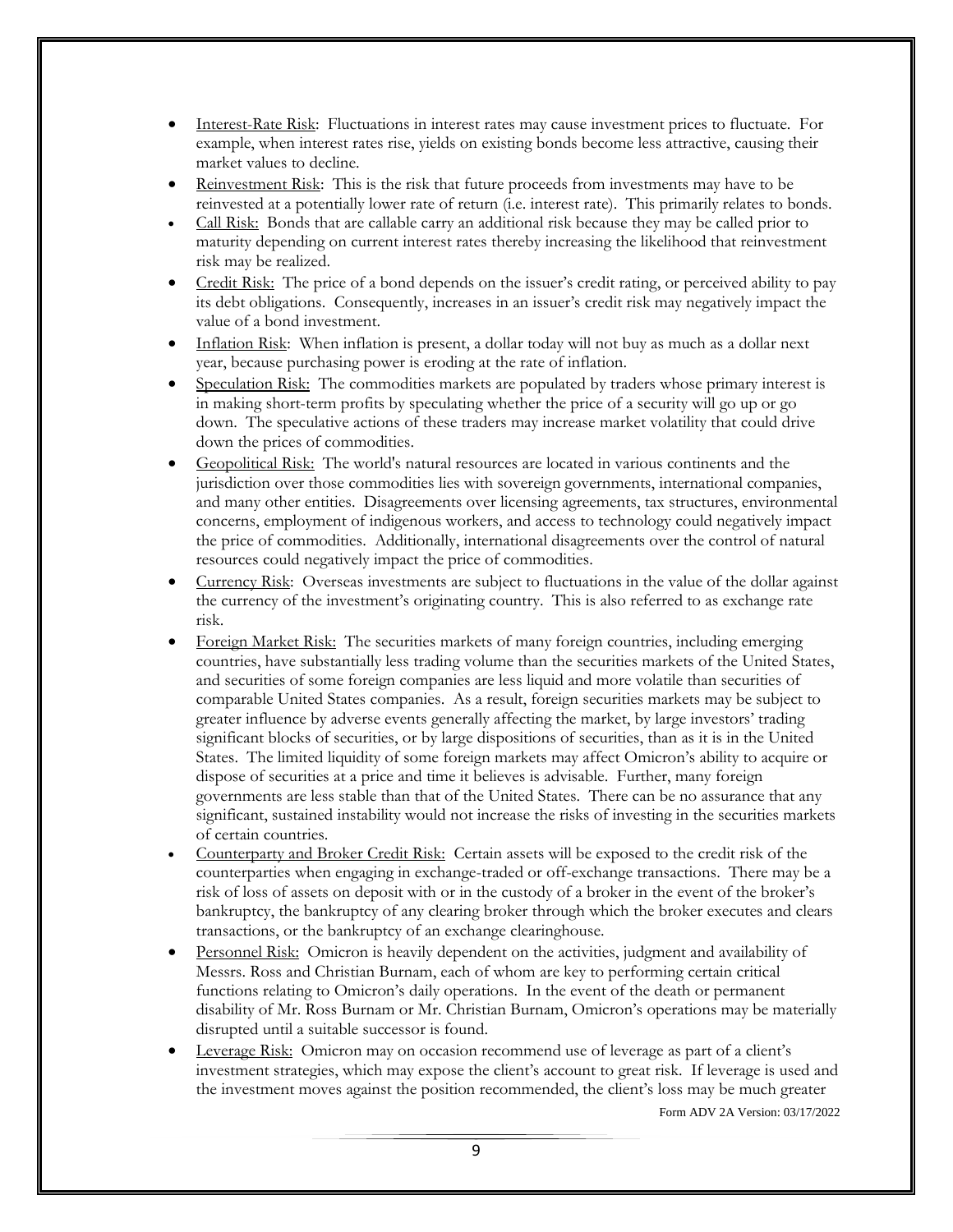than it would have been if the investment had not been leveraged. Adverse movement may also result in margin calls or interim margin requirements which may force premature liquidations of investment positions, and result in losses on investments where the investment fails to earn a return that equals or exceeds the client's cost of borrowing such funds. In addition, any leverage obtained, if terminated on short notice by the lender, could result in Omicron being forced to unwind the client account's positions quickly and at prices below what Omicron deems to be fair value for such positions. **As a result, leverage could cause a Client's potential loss to exceed the amount invested in the account.** To utilize leverage, clients will be required to have a separate credit facility with the Custodian.

Use of Margin: If a client account uses margin, there is a risk of a margin call, which occurs when the account value decreases below the minimum maintenance levels established by the brokerdealer custodian of the client's assets. A margin call requires the client to sell securities and/or deposit additional money or securities in the account. While the use of margin borrowing can increase returns, it can also magnify losses.

#### CYBERSECURITY RISK

As the use of technology has become more prevalent in the course of business, Omicron has become more susceptible to operational and information security risks. Cyber incidents can result from deliberate attacks or unintentional events and include, but are not limited to, gaining unauthorized access to electronic systems for purposes of misappropriating assets, personally identifiable information ("PII") or proprietary information (e.g., trading models and algorithms), corrupting data, or causing operational disruption, for example, by compromising trading systems or accounting platforms. Other ways in which the business operations of Omicron, other service providers, or issuers of securities in which Omicron invests a client's assets may be impacted include interference with a client's ability to value its portfolio, the unauthorized release of PII or confidential information, and violations of applicable privacy, recordkeeping and other laws. A client and/or its Account could be negatively impacted as a result. While Omicron has established internal risk management security protocols designed to identify, protect against, detect, respond to and recover from cybersecurity incidents, there are inherent limitations in such protocols including the possibility that certain threats and vulnerabilities have not been identified or made public due to the evolving nature of cybersecurity threats. Furthermore, Omicron cannot control the cybersecurity systems of third-party service providers or issuers. There currently is no insurance policy available to cover all of the potential risks associated with cyber incidents. Unless specifically agreed by Omicron separately or required by law, Omicron is not a guarantor against, or obligor for, any damages resulting from a cybersecurity-related incident.

# <span id="page-13-1"></span>ITEM 9: DISCIPLINARY INFORMATION

<span id="page-13-0"></span>Neither Omicron nor its employees have been involved in legal or disciplinary events related to past or present investment clients.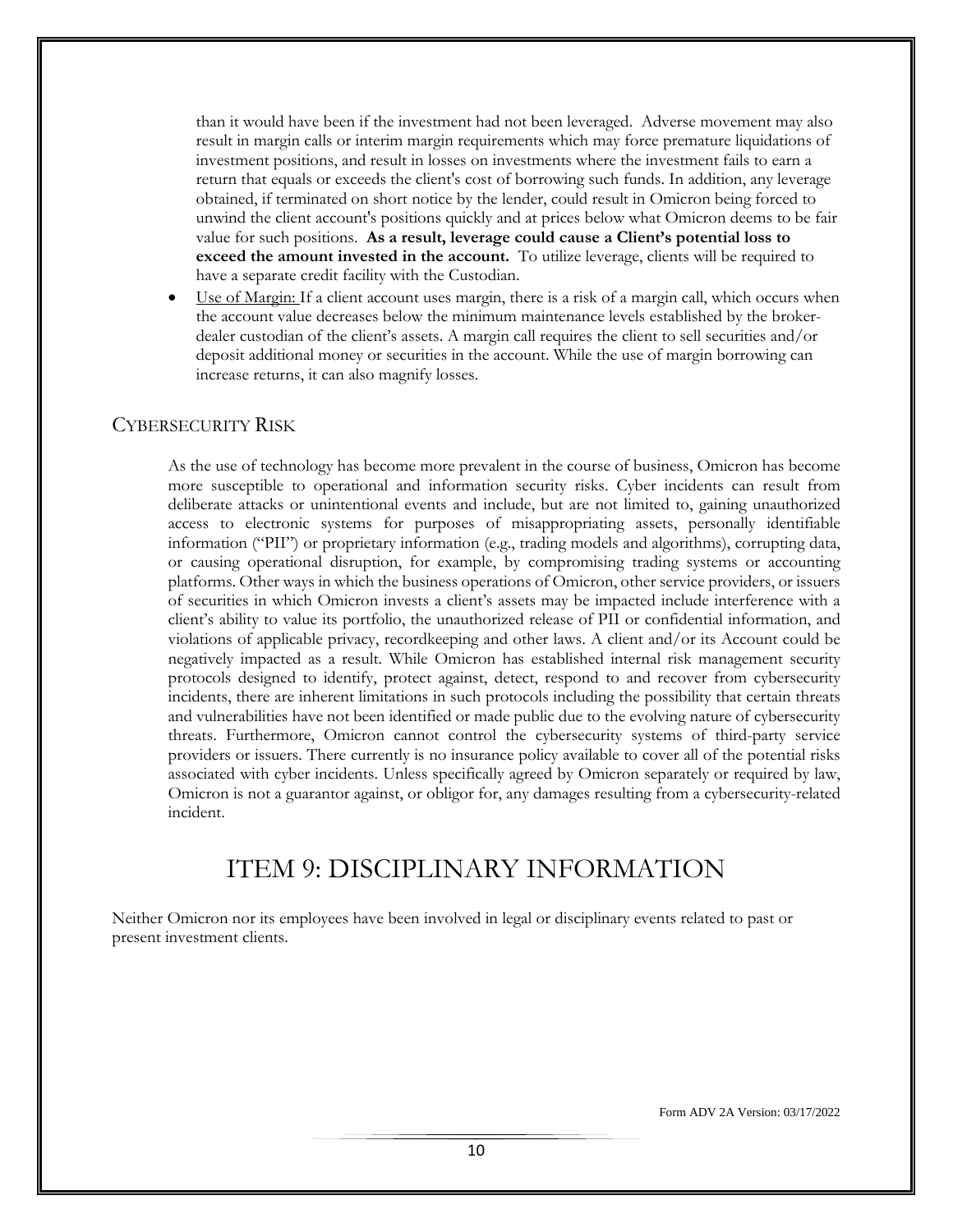# ITEM 10: OTHER FINANCIAL INDUSTRY ACTIVITIES AND AFFILIATIONS

Neither Omicron nor its employees are registered as or have pending applications to become a Securities Broker-Dealer or Registered Representative of a Broker-Dealer, Futures Commission Merchant, Commodity Pool Operator, Commodity Trading Advisor, or associated person of the foregoing entities. Omicron does not utilize nor select other advisers or third-party managers.

Ross Wilson Burnam is the President and Owner of the Ross W. Burnam CPA PA accounting firm (Accounting Firm). Additionally, Ross Christian Burnam is a staff accountant at the Accounting Firm.

Ross Wilson Burnam splits his time between his roles as owner of the Accounting Firm and Omicron Advisors. Should any conflict of time arise, Ross Wilson Burnam will work primarily on projects with time-sensitive outcomes and delegate accounting duties to his network of support staff if necessary.

While Ross Christian Burnam works primarily in his capacity with Omicron, he is available to assist the Accounting Firm as tax filing deadlines approach. Should any conflict of time arise, Ross Christian Burnam's primary duty is servicing the clients of Omicron.

Clients of the Accounting Firm are in no way required to implement any plan through Omicron, nor are Omicron clients required to use the Accounting Firm for their tax needs.

Omicron believes its relationship with the Accounting Firm may result in additional value provided to clients. Omicron is able to leverage unique insight of the investment and tax worlds when evaluating investment plans that is often not found with traditional investment advisors.

# <span id="page-14-0"></span>ITEM 11: CODE OF ETHICS, PARTICIPATION OR INTEREST IN CLIENT TRANSACTIONS AND PERSONAL TRADING

# <span id="page-14-1"></span>CODE OF ETHICS

Omicron has a written Code of Ethics that covers the following areas: Prohibited Purchases and Sales, Insider Trading, Personal Securities Transactions, Exempted Transactions, Prohibited Activities, Conflicts of Interest, Gifts and Entertainment, Confidentiality, Service on a Board of Directors, Compliance Procedures, Compliance with Laws and Regulations, Procedures and Reporting, Certification of Compliance, Reporting Violations, Compliance Officer Duties, Training and Education, Recordkeeping, Annual Review, and Sanctions. All employees must also acknowledge the terms of the Code of Ethics annually and as amended. Our Code of Ethics is available free upon request to any client or prospective client by contacting Ross Christian Burnam, Managing Member, at (302) 453-9662 or christian@OmicronAdvisors.com.

Omicron does not recommend that clients buy or sell any security in which a related person to Omicron or the firm itself has a material financial interest.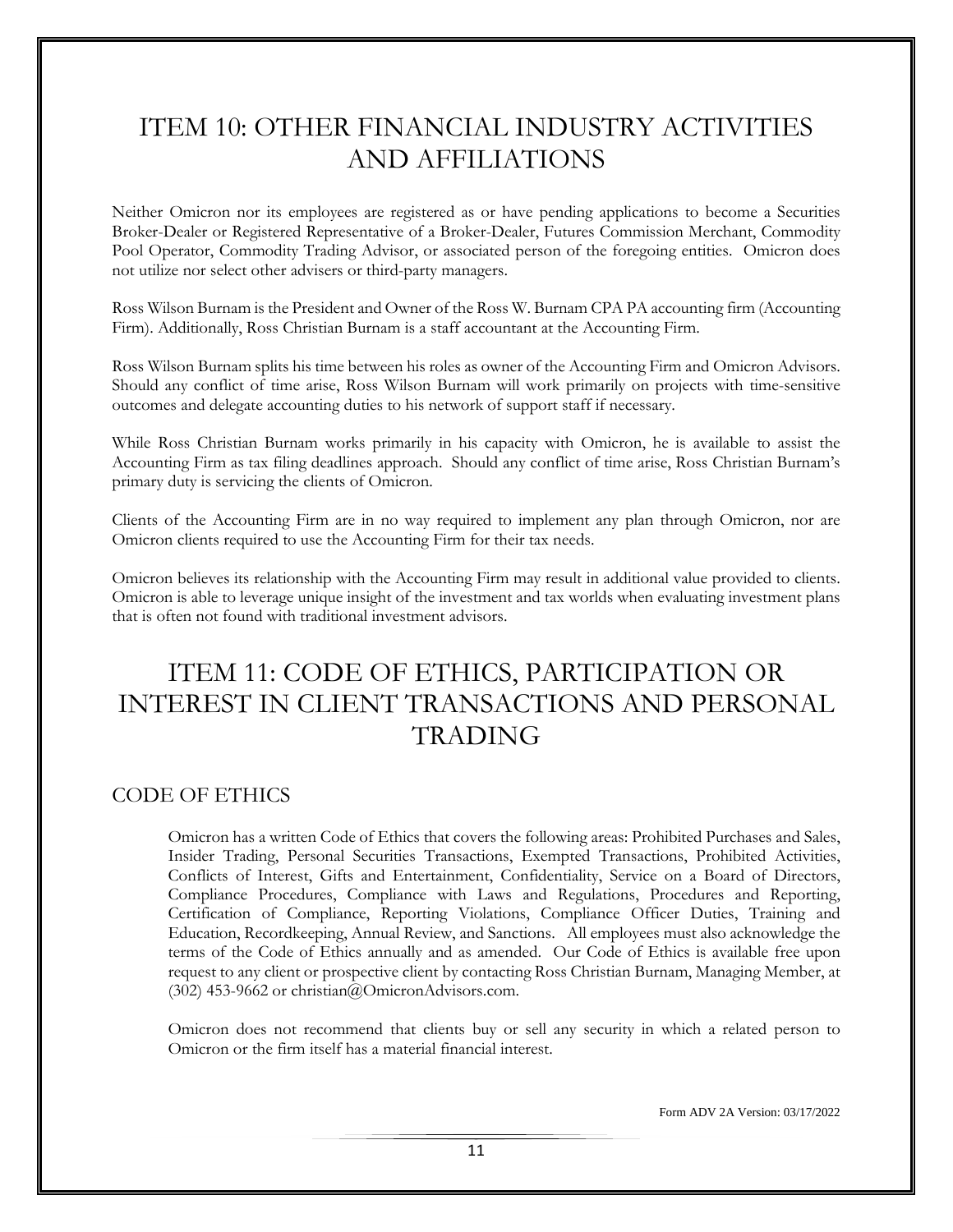## <span id="page-15-0"></span>INVESTING PERSONAL MONEY IN THE SAME SECURITIES AS CLIENTS

From time to time, representatives of Omicron may buy or sell securities for themselves that they also recommend to clients. This may provide an opportunity for representatives of Omicron to buy or sell the same securities before or after recommending the same securities to clients resulting in representatives profiting off the recommendations they provide to clients. Such transactions may create a conflict of interest. Omicron will always document any transactions that could be construed as conflicts of interest and will always transact client business before their own or aggregated with their own when similar securities are being bought or sold at or about the same time, in accordance with written compliance policies and procedures.

# <span id="page-15-1"></span>TRADING SECURITIES AT/AROUND THE SAME TIME AS CLIENTS' SECURITIES

From time to time, representatives of Omicron may buy or sell securities for themselves at or around the same time as clients. This may provide an opportunity for representatives of Omicron to buy or sell securities before or after recommending securities to clients resulting in representatives profiting off the recommendations they provide to clients. Such transactions may create a conflict of interest. Omicron will always transact client's transactions before its own or aggregated with its own when similar securities are being bought or sold, in accordance with written compliance policies and procedures.

# <span id="page-15-2"></span>ITEM 12: BROKERAGE PRACTICES

# THE CUSTODIAN WE USE

Omicron does not maintain custody of your assets on which we advise although we may be deemed to have custody of your assets if you give us authority to withdraw fees from your account *(see the Custody section below)*. Your assets must be maintained in an account at a "qualified custodian," generally a broker-dealer or bank. We require that clients for whom we advise a managed account use Charles Schwab & Co., Inc. ('Schwab"), a FINRA-registered broker-dealer, member SIPC, as the qualified custodian. We are independently owned and operated and not affiliated with Schwab. Schwab will hold your assets in a brokerage account and buy and sell securities when we instruct them to. While we require that managed account clients use Schwab as custodian/broker, each client will decide whether to do so and open the account with Schwab by entering into an account agreement directly with them. We do not open the account for you. With regard to an individual's managed account, if you do not wish to place your assets with Schwab, then we cannot manage your account. Not all advisors require their clients to use a particular broker-dealer or other custodian selected by the adviser. Even though your account is maintained at Schwab, we can still use other brokers to execute trades for your account, as described in the next paragraph.

# HOW WE SELECT BROKERS/CUSTODIANS

We select a custodian/broker who will hold your assets and execute transactions on terms that are overall most advantageous when compared to other available providers and their services. We consider a wide range of factors, including, among others, these: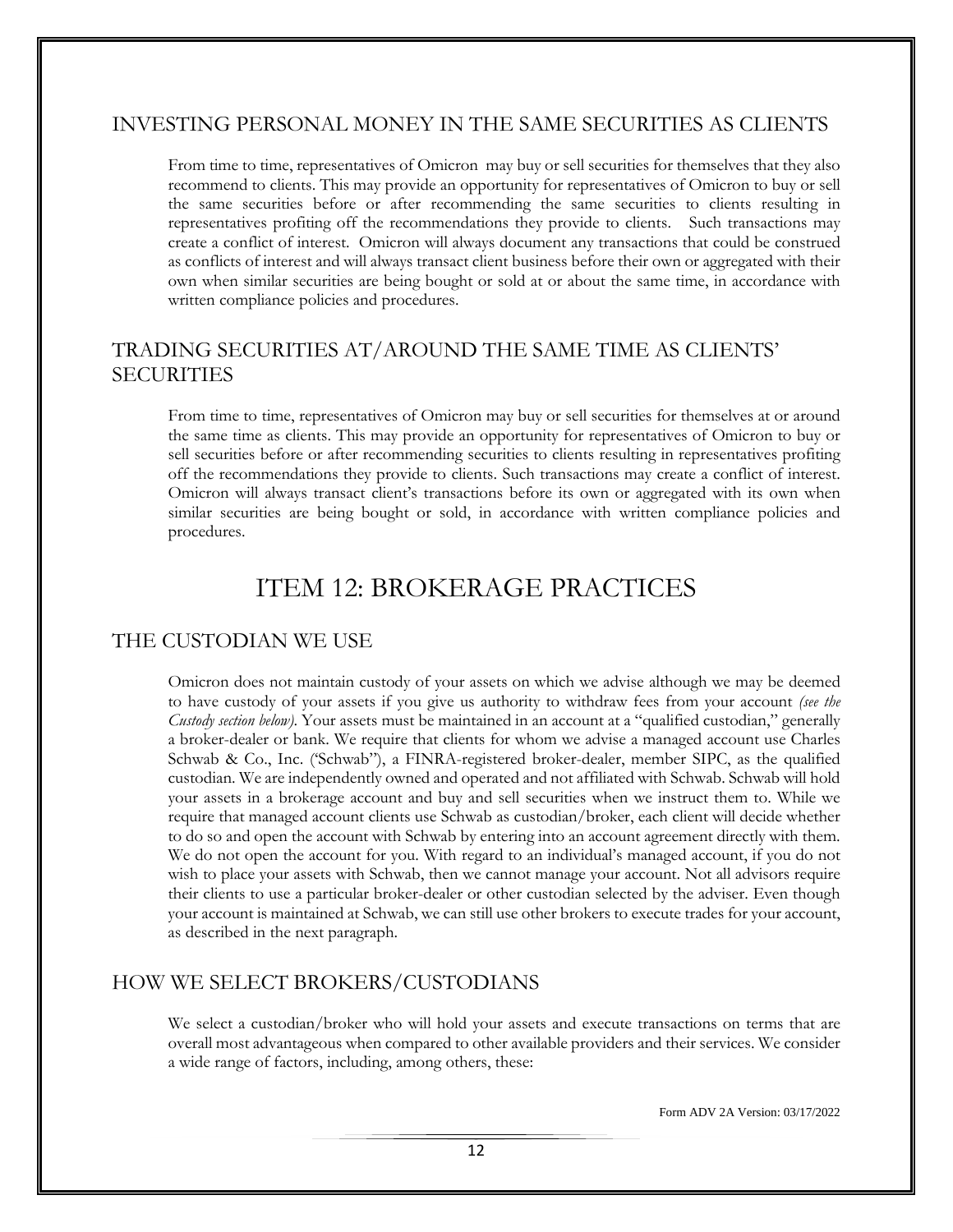- Combination of transaction execution services along with asset custody services (generally without a separate fee for custody);
- Capability to execute, clear and settle trades (buy and sell securities for your account);
- Capabilities to facilitate transfers and payments to and from accounts (wire transfers, check requests, bill payment, etc.);
- Breadth of investment products made available (stocks, bonds, mutual funds, exchange traded funds ("ETFs"), etc.);
- Availability of investment research and tools that assist us in making investment decisions;
- Quality of services;
- Competitiveness of the price of those services (commission rates, margin interest rates, other fees, etc.) and willingness to negotiate them;
- Reputation, financial strength and stability of the provider;
- The availability of other products and services that benefit us, as discussed below *(see "Products and Services Available to Us from Schwab").*

## YOUR CUSTODY AND BROKERAGE COSTS

For our clients' accounts it maintains, Schwab generally does not charge you separately for custody services but is compensated by charging you commissions or other fees on trades that it executes or that settle into your Schwab account. Schwab's commission rates applicable to our client accounts were negotiated based on our commitment to maintain a certain dollar amount of our clients' assets statement equity in accounts at Schwab. This commitment benefits you because the overall commission rates you pay are lower than they would be if we had not made the commitment. In addition to commissions, Schwab charges you a flat dollar amount as a "prime broker" or "trade away" fee for each trade that we have executed by a different broker-dealer but where the securities bought or the funds from the securities sold are deposited (settled) into your Schwab account. These fees are in addition to the commissions or other compensation you pay the executing broker-dealer. Because of this, in order to minimize your trading costs, we have Schwab execute most trades for your account.

## PRODUCTS AND SERVICES AVAILABLE TO US FROM SCHWAB

Schwab Advisor Services (formerly called Schwab Institutional) is Schwab's business serving independent investment advisory firms like us. They provide us and our clients with access to its institutional brokerage – trading, custody, reporting and related services – many of which are not typically available to Schwab retail customers. Schwab also makes available various support services. Some of those services help us manage or administer our clients' accounts while others help us manage and grow our business. Schwab's support services are generally available on an unsolicited basis (we don't have to request them) and at no charge to us as long as we keep a certain dollar amount of our clients' assets in accounts at Schwab. If we have less than this threshold level of client assets at Schwab, it may charge us quarterly service fees. Here is a more detailed description of Schwab's support services:

#### *Services that Benefit You*:

Schwab's institutional brokerage services include access to a broad range of investment products, execution of securities transactions, and custody of client assets. The investment products available through Schwab include some to which we might not otherwise have access or that would require a significantly higher minimum initial investment by our clients. Schwab's services described in this paragraph generally benefit you and your account.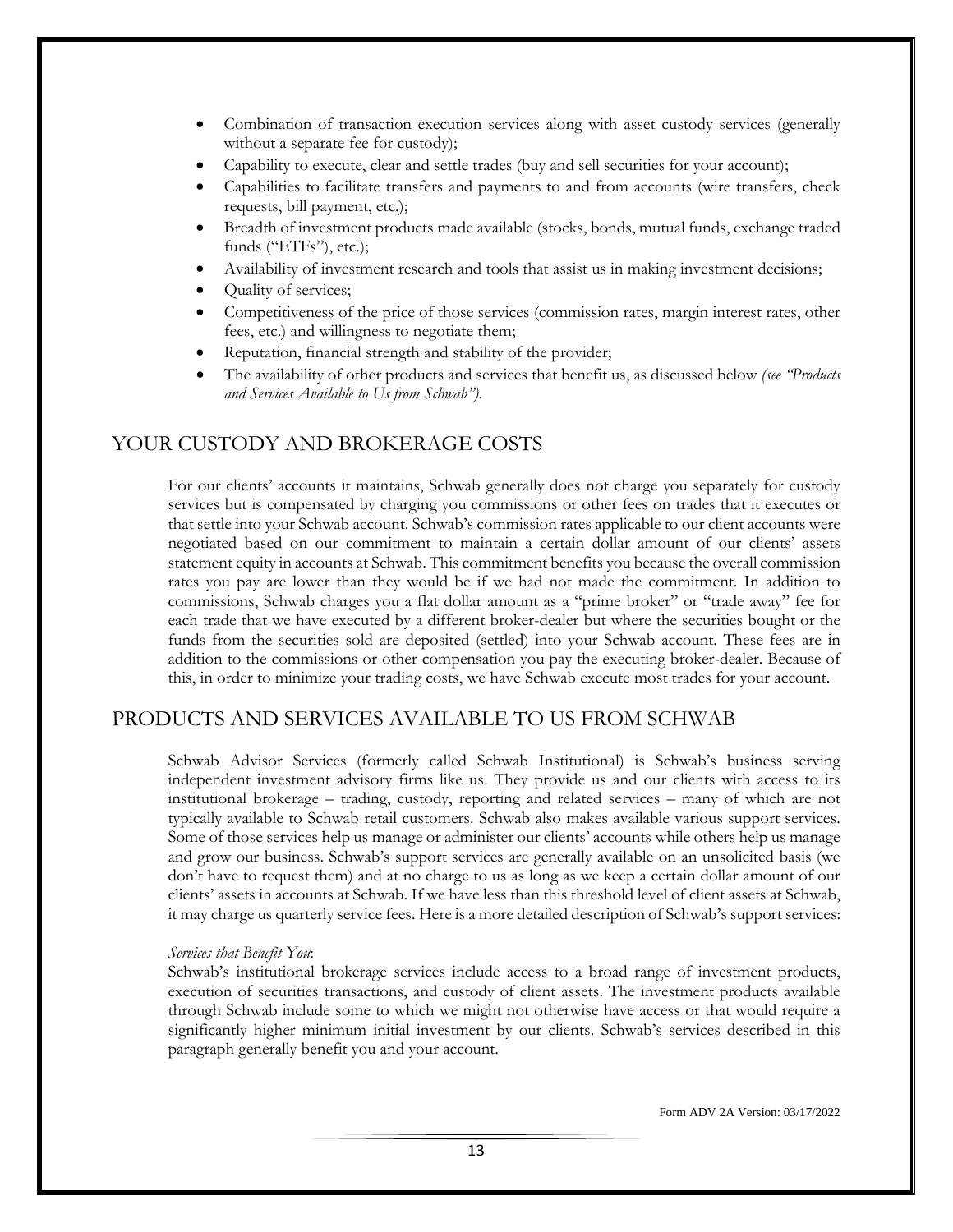#### *Services that May Not Directly Benefit You:*

Schwab also makes available to us other products and services that benefit us but may not directly benefit you or your account. These products and services assist us in managing and administering our clients' accounts. They include investment research, both Schwab's own and that of third parties. We may use this research to service all or some substantial number of our clients' accounts, including accounts not maintained at Schwab. In addition to investment research, Schwab also makes available software and other technology that:

- Provide access to client account data (such as duplicate trade confirmations and account statements);
- Facilitate trade execution and allocate aggregated trade orders for multiple client accounts;
- Provide pricing and other market data;
- Facilitate payment of our fees from our clients' accounts; and
- Assist with back-office functions, recordkeeping and client reporting.

#### *Services that Generally Benefit Only Us*:

Schwab also offers other services intended to help us manage and further develop our business enterprise. These services include:

- Educational conferences and events;
- Technology, compliance, legal, and business consulting;
- Publications and conferences on practice management and business succession; and
- Access to employee benefits providers, human capital consultants and insurance providers.

Schwab may provide some of these services itself. In other cases, it will arrange for third-party vendors to provide the services to us. Schwab may also discount or waive its fees for some of these services or pay all or a part of a third party's fees. Schwab may also provide us with other benefits such as occasional business entertainment of our personnel. Although Omicron does not currently utilize all the Schwab services outlined in this section, we may decide to do so in the future.

## OUR INTEREST IN SCHWAB'S SERVICES

The availability of these services from Schwab benefits us because we do not have to produce or purchase them. We don't have to pay for Schwab's services so long as we keep a minimum level of client assets in accounts at Schwab. Beyond that, these services are not contingent upon us committing any specific amount of business to Schwab in trading commissions or assets in custody. The asset minimum may give us an incentive to require that you maintain your account with Schwab based on our interest in receiving Schwab's services that benefit our business rather than based on your interest in receiving the best value in custody services and the most favorable execution of your transactions. This is a potential conflict of interest. We believe, however, that our selection of Schwab as custodian and broker is in the best interests of our clients. It is primarily supported by the scope, quality and price of Schwab's services (based on the factors discussed above – *see "How We Select Brokers/Custodians")*  and not Schwab's services that benefit only us. We do not believe that maintaining a minimum level of client assets at Schwab in order to avoid paying Schwab quarterly service fees presents a material conflict of interest.

## AGGREGATION OF ORDERS

Omicron does not generally aggregate purchase or sale orders for a security for the accounts of multiple clients into a single transaction, often referred to as a block or bunched trade. The firm generally does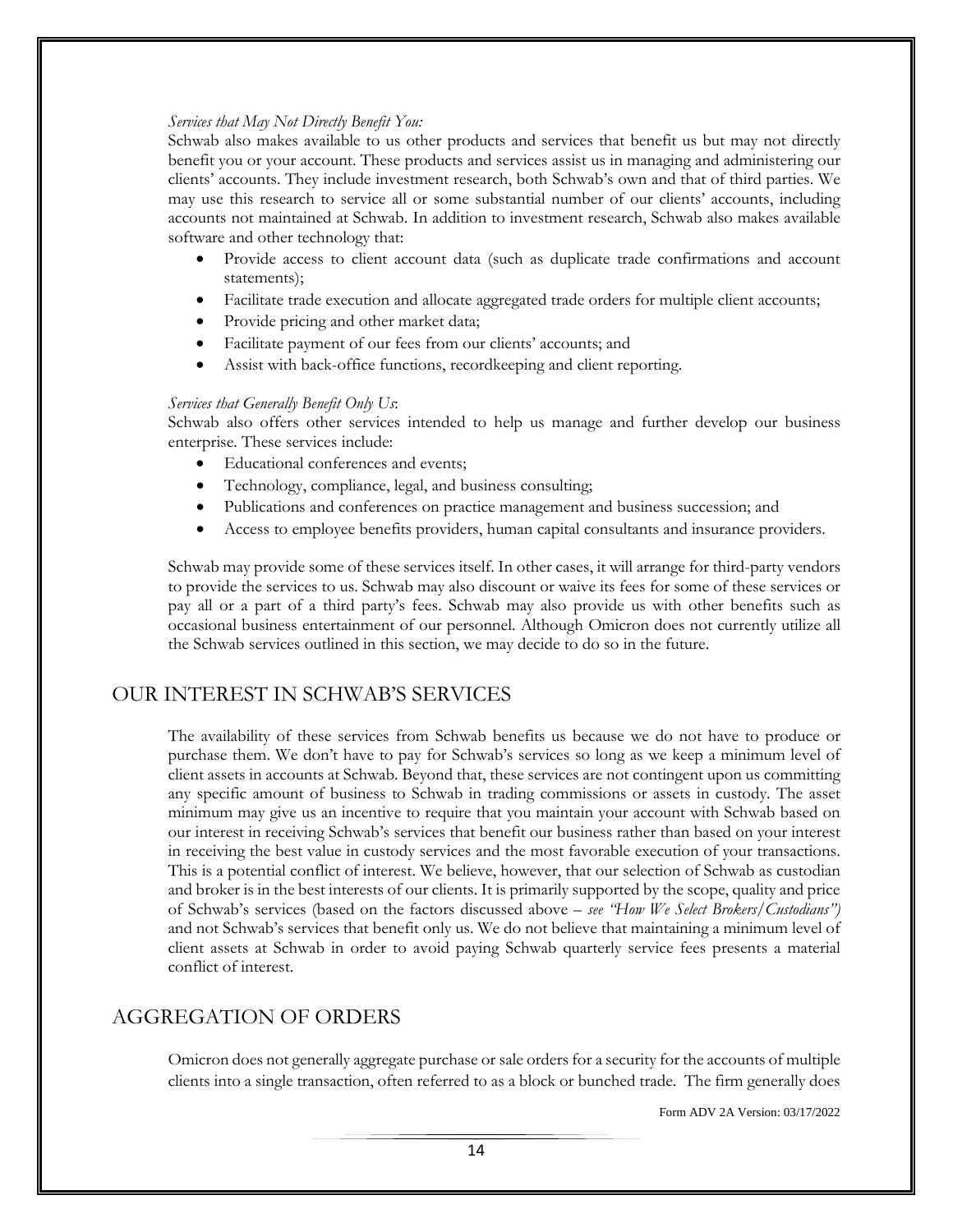not recommend individual equities in managed accounts, aside from ETFs, but primarily utilizes mutual funds to provide market exposure to clients. As these trade after the market closes, there would be no benefit to block trading. Additionally, accounts are not actively traded nor trades market-timed (see *Methods of Analysis and Investment Strategies*). When ETFs are used to allocate an account, each is given individual attention and is traded individually.

<span id="page-18-0"></span>Block trades would only be placed when the firm reasonably believes that the combination of the transactions provides better prices for clients than placing individual transactions. Omicron is not obligated to include any client account in a block trade. No client participating in a block trade will be favored over any other client that also participates in the same block trade.

## BEST EXECUTION

When transacting on behalf of clients we seek what is referred to as "best execution." Regulators define this as the execution of securities transactions for clients in such a manner that the client's total costs or proceeds in each transaction are the most favorable under the circumstances. The key phrase is "under the circumstances." Clients should think of "best execution" as not necessarily the best "price," although in some situations it is, but rather a confluence of factors that allow Omicron to seek the best way of doing business on behalf of our clients. As discussed above, Omicron does not generally have discretion over the costs and fees charged by your custodian; therefore you will pay such charges according to the stated schedule of such custodian.

The factors we consider when evaluating custodial services are noted above in the *How We Select Brokers/Custodian* section of this document. We monitor trade executions to determine whether best execution is achieved. If we find that best execution is not being achieved, it is our duty to consider other trade counterparties for trade execution. If we trade away on behalf of clients, we would generally incur additional transaction expenses which would be borne by our clients. Although Omicron has the authority to trade away, based on the current analysis of the type of trades we expect to execute, and the published fee and commission schedules, services, and expertise of Schwab, we are unlikely to do so.

# ITEM 13: REVIEWS OF ACCOUNTS

#### ACCOUNT REVIEWS

Investment supervisory client accounts are reviewed at least quarterly by Ross Christian Burnam, Managing Member. Mr. Burnam is Omicron's Chief Compliance Officer and reviews clients' accounts with regard to clients' respective investment policies and risk tolerance levels. All accounts at Omicron are reviewed by Mr. Burnam. Additional reviews may be triggered by material market, economic or political events, or by changes in a client's financial situation (such as retirement, termination of employment, physical move, material cash flows, or inheritance).

For Pension Consulting clients, Omicron will review the client's Investment Policy Statement ("IPS") whenever the client advises Omicron of a change in circumstances regarding the needs of the plan. Omicron will also review the investment options of the plan according to the agreed upon time intervals established in the IPS or the Client Agreement. Such reviews will generally occur quarterly. These accounts are reviewed by Ross Christian Burnam, Managing Member.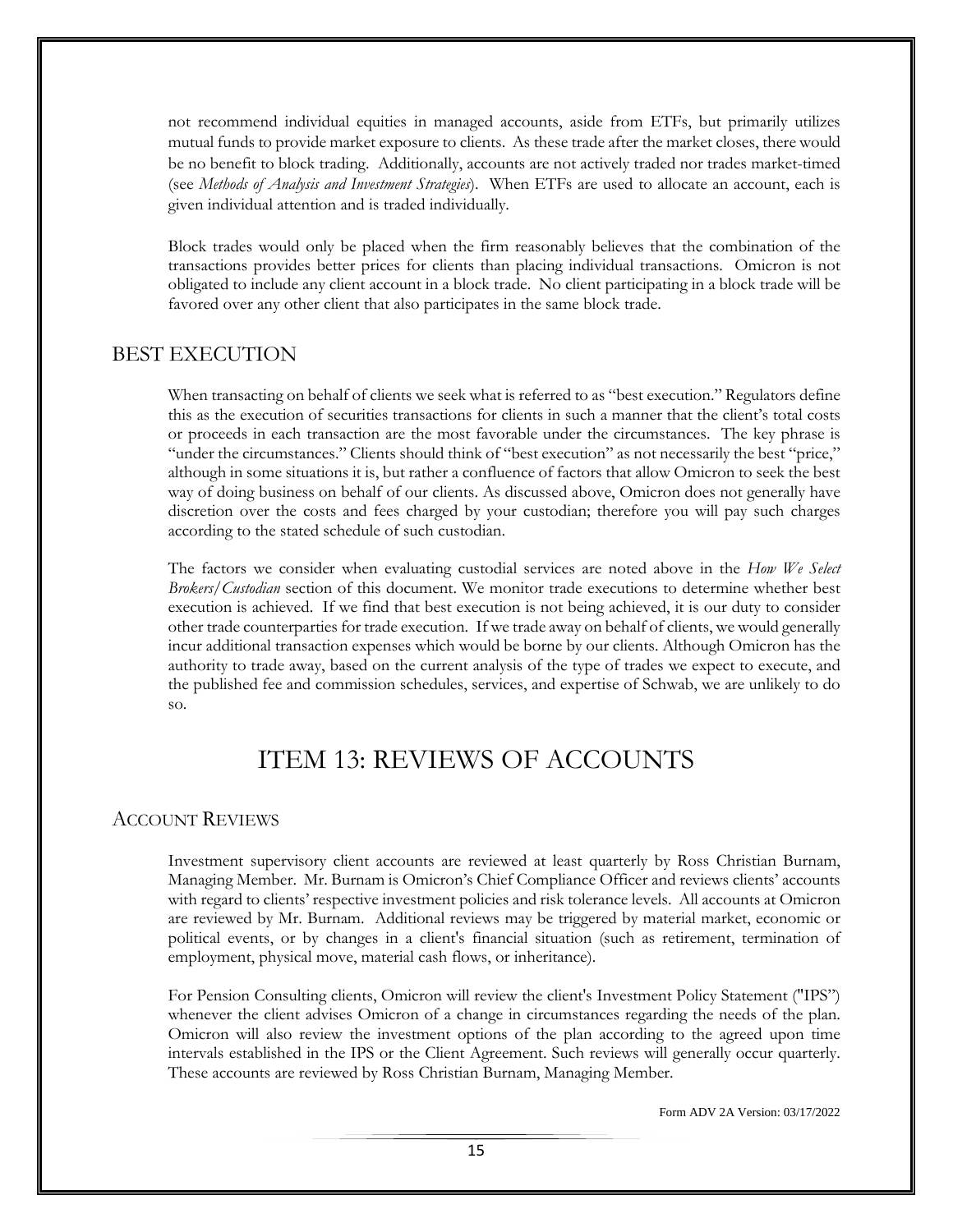All financial planning accounts are reviewed upon financial plan creation and plan delivery by Ross Christian Burnam. Financial plans are not reviewed after delivery unless the client engages Omicron to update his/her financial plan.

#### REPORTS TO CLIENTS

For investment supervisory clients, Omicron will provide client written reports concerning the performance of their account from time to time. In addition, the Custodian will provide clients with written account statements on at least a quarterly basis.

Pension Consulting clients will receive reports as contracted for at the inception of the advisory relationship.

<span id="page-19-0"></span>Financial Planning accounts generally do not receive ongoing reports.

# ITEM 14: CLIENT REFERRALS AND OTHER **COMPENSATION**

Omicron does not directly or indirectly compensate any person who is not an employee for client referrals but may choose to do so in the future. Omicron receives an economic benefit from Schwab in the form of the support products and services it makes available to us and other independent investment advisers that have their clients maintain accounts at Schwab. These products and services, how they benefit us, and the related conflicts of interest are described above *(see the Brokerage Practices section)*. The availability to us of Schwab's products and services is not based on us giving particular investment advice, such as buying particular securities for our clients.

# ITEM 15: CUSTODY

<span id="page-19-1"></span>Custody occurs when an adviser or related person directly or indirectly holds client funds or securities or has the ability to gain possession of them. Omicron does not require or solicit prepayment of more than \$500 in fees per client, six months or more in advance. However, under government regulations, we are deemed to have custody of your assets if you authorize us in writing to instruct Schwab to deduct our advisory fees directly from your account. Schwab maintains actual custody of your assets. When Omicron directly deducts a fee from a client account, we concurrently send the qualified custodian notice of the amount of the fee to be deducted from the client's account and send the client an invoice itemizing the fee including the formula used to calculate the fee, the amount of assets under management upon which the fee is based, and the time period covered by the fee.

You will receive written account statements directly from Schwab at least quarterly. Account statements will show all disbursements for the custodian account, including the amount of the advisory fees deducted. Account statements will be sent to the email or postal mailing address you provided to Schwab. You should carefully review those statements promptly when you receive them. We also urge you to compare Schwab's account statements to the periodic portfolio reports you may receive from Omicron. Clients should direct any questions about direct debit fees to Omicron.